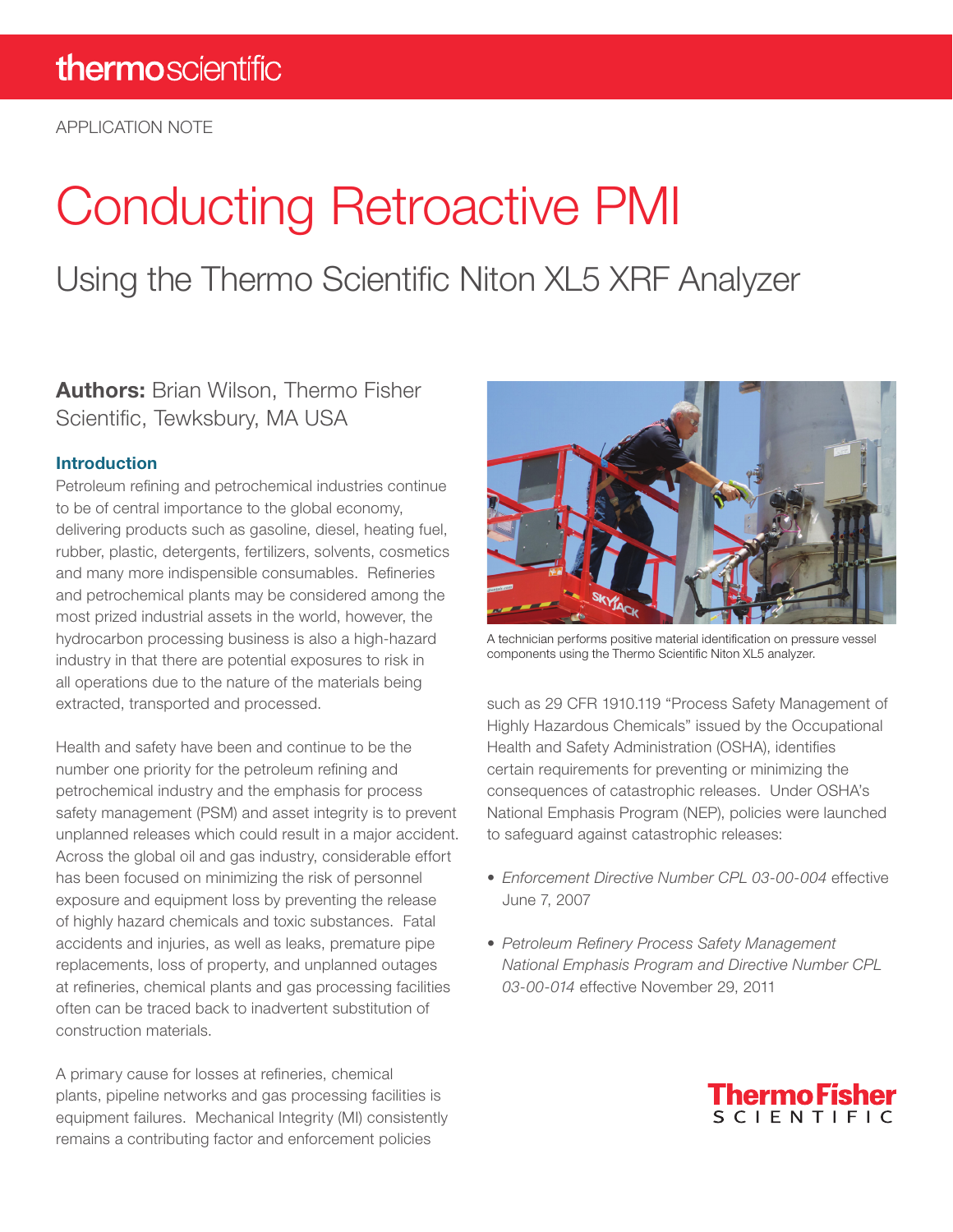## Conducting Retroactive PMI Using the Thermo Scientific Niton XL5 XRF Analyzer

#### Application

Industry reported data suggests a probability that as much as 3% of rogue material will make its way into the field as part of a final fabricated assembly, piping circuit, pressure vessel or other critical process equipment. Routes of entry as an inadvertent material substitution may have several undesirable paths of travel:

- Component manufacturer applies the incorrect material stamp to the finished part
- Fabricator uses unmarked, unknown material during the fabrication process (i.e. loose stock, drops, cutouts)
- Material traceability is not maintained during fabrication when multiple pieces are made from a single stock (i.e. gussets, lift lugs, stiffener rings, support clips, pipe pups, gasket rings)
- Warehouse stocks inventory in the wrong location and error gets carried forward
- Welder uses incorrect filler metal by selecting from wrong rod box, improper labeling or stocking of inventory or even borrowing weld rods from a fellow welder
- Welder or pipefitter selects the wrong component during fabrication process
- Integrity of the original mill test report (MTR) is compromised during the procurement and supply cycle as ownerships exchanges and data is transposed or even manipulated
- Maintenance occurring outside normal operating hours not subjected to typical QA/QC inspection practice
- Improper tagging or marking of materials during maintenance removal and lack of verification prior to re-installation

The U.S. Chemical Safety and Hazardous Investigation Board (CSB) report No. 2005-04-B offers the following lesson learned following an incident investigation of a major fire at one of the nation's largest refining complexes, which caused a reported \$30 million in property damage and minor injuries.

#### Positive Material Verification Programs

In-situ alloy steel material verification using x-ray fluorescence, or other nondestructive material testing, is an accurate, inexpensive, and fast PMI test method. Facility owners, operators, and maintenance contractors should ensure that the verification program requires PMI testing, such as specified in American Petroleum Institute Recommended Practice (API RP) 5781 , or other suitable verification process, for all critical service alloy steel piping components that are removed and reinstalled during maintenance.<sup>2</sup>

One study focusing on corrosion-related accidents in petroleum refineries in both the European Union (EU) and Organization for Economic Cooperation and Development (OECD) countries' reports, the inadequacy of material composition was identified as the key component of failure in 9 of 99 significant refinery accidents. While history and experience reveal that inadvertent material substitutions continue to be a considerable problem in the refining and petrochemical industry, applying the principles and guidelines published in recommended practice API RP 578 "Material Verification Program for New and Existing Alloy Piping Systems" supports applying Recognized and Generally Accepted Good Engineering Practices (RAGAGEP) in instituting an effective material verification program (MVP). Owner-users adopting a 100% PMI practice for pressurecontaining components and welds for in-service equipment, new construction materials, or during maintenance activities can significantly reduce the likelihood of material mix-up and avoid the consequences of failure while mitigating corporate risk.

Sulfidation corrosion affects steel piping and equipment and continues to be a significant cause of leaks in the refining industry. When exposed to hydrocarbon containing sulfur compounds at elevated temperatures, carbon steels with low silicon content (<0.10%) can corrode at an accelerated rate. Sulfidation thins the pressure boundary wall and can result in a leak releasing highly hazardous chemicals to the atmosphere. API RP 939C "Guidelines for Avoiding Sulfidation (Sulfidic) Corrosion Failures in Oil Refineries" recognizes implementing Retrospective PMI into a Material Verification Program (per API RP 578) as an inspection method to detect and track sulfidation corrosion.3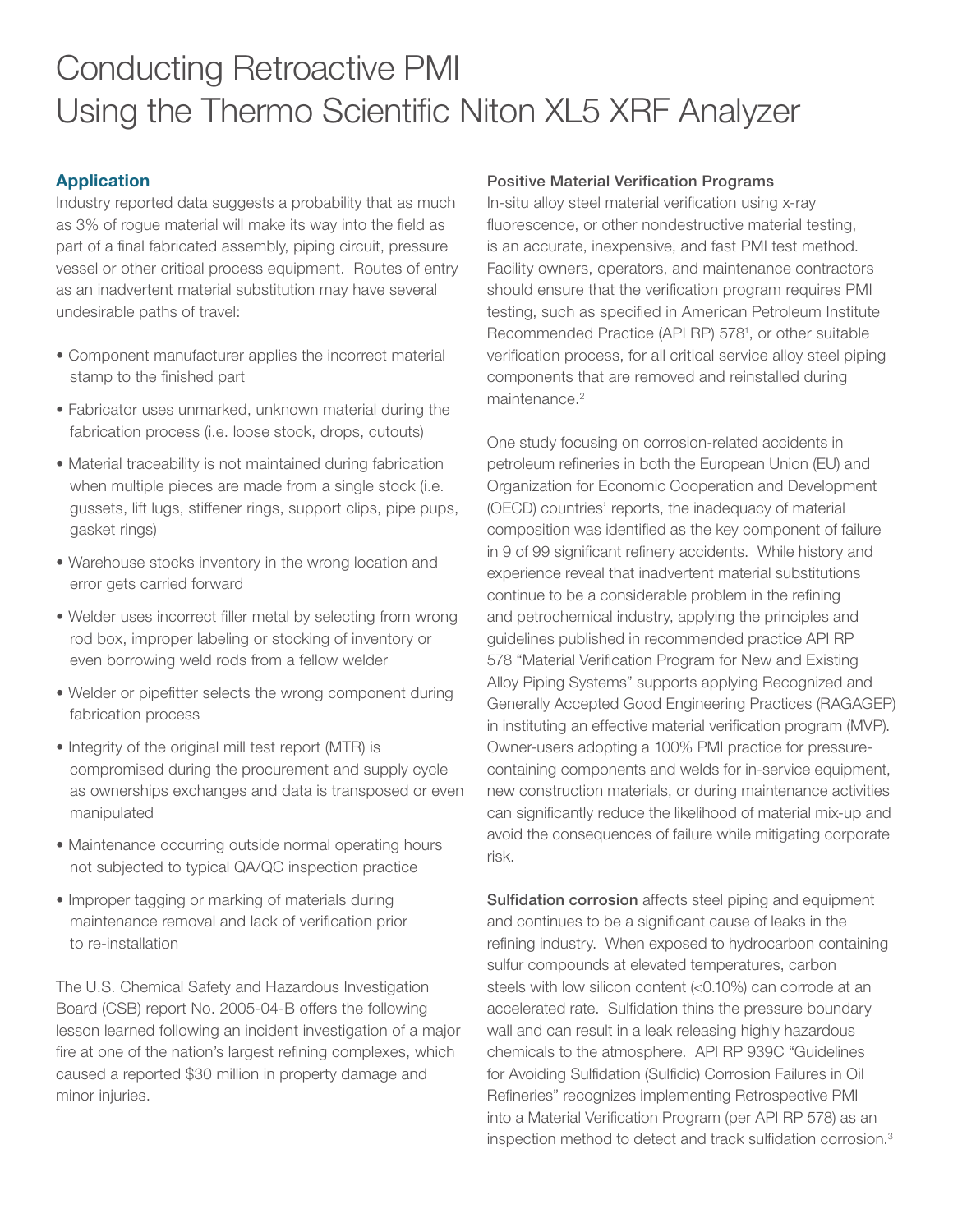HF alkylation is an increasingly central process in the refining industry for the production of petrochemical products. With the principal materials of construction being carbon steel, Monel™ 400, copper-nickel, and other nickel based alloys such as Hastelloy™ C-276 and B-2, the proper selection, application and placement of the alloys within the process piping envelope is critical to avoid unexpected corrosion and deterioration of pressure equipment components. Carbon steel in the HF alkylation process has demonstrated satisfactory corrosion resistance to HF corrosion when residual element (RE) content is controlled. Case studies have shown that REs in carbon steel can contribute to accelerated HF corrosion, primarily elements Cr, Ni, Cu. A recognized guideline is that for base metal of  $C > 0.18$  % wt % and  $Cu + Ni + Cr$ , 0.15 % wt % is optimum. These values are critical as the type and concentrations to be measured will directly affect the analytical methods operations need to adopt.<sup>4</sup>

Handheld X-ray fluorescence (HHXRF) is a fast and accurate non-destructive testing method that provides confirmation of alloy composition to material specifications and positive grade identification. HHXRF offers proof positive that correctly purchased materials are received; confirms QA/QC for in-process fabrication; meets end user material requirements of outgoing products and that installed components and welds match the engineering design and application for which they are intended.

For best performance and most reliable data, the operator should carefully consider the most suitable surface preparation methods, tools and grinding media for the task.

#### Thermo Scientific™ Niton™ XL5 XRF Analyzer

The new Niton XL5 is the smallest and lightest high performance XRF alloy analyzer in the market. The Niton XL5 couples world class performance with its smaller size and light weight, enabling access to more test points typically inaccessible to larger HHXRF equipment while reducing operator fatigue. Compact measurement geometry and new powerful mini X-ray tube provides highest performance and best light element sensitivity for the most demanding applications such as low silicon measurement. Niton XL5 delivers fast, accurate elemental analysis in demanding refinery environments. The Niton XL5 provides the refining industry with the following key benefits:

• New powerful 5W X-ray tube provides highest performance level and best light element sensitivity

- Smallest HHXRF enables testing in tights spaces and internal components, increasing productivity
- Lightest HHXRF at 2.8 lbs (1.3 kg); designed for optimal user comfort and balance without operator fatigue
- Flexible user interface enables custom workflow solutions and easy optimization for specific applications such as low silicon measurement, residual and trace element analysis
- Unparalleled chemistry and grade identification accuracy for confident results every time
- Excellent light element detection (Mg, Al, Si, P, S) without vacuum or helium (He) purge
- Integrated 1.2M micro and 5M macro cameras and small spot analysis for accurate sample positioning and image capture for improved reference and data integrity
- Swiping, tilting and vivid touch screen display can be used even while wearing gloves
- Rugged housing is waterproof and dustproof for harsh environments
- Extended field use with hot swappable battery and battery life indicator display

The Niton XL5 is designed with a rugged aluminum housing, dissipating primary heat sources from within the analyzer. Internal temperature is monitored and controlled through electronic fail-safe protection preventing the analyzer from overuse by suspending measurement activity until cooled to a safe working temperature.

The Niton XL5 takes advantage of its smaller size and increased component interface by offering a new miniature Hot Work Standoff allowing standard operations at high testing temperatures without impeding the increased value of component accessibility. Equipped with a Kapton window, the new Hot Work Standoff easily snaps in place with an improved, tool less window bracket design allowing the operator a maximum sample temperature of 900° F (480° C). It's important to note that the user should wear appropriate personal protective equipment (PPE) when performing surface preparation and sample measurements at elevated temperatures. Ideally suited for rope access PMI inspection, the Niton XL5 offers technicians a reduced weight burden and smaller footprint that typically takes up valuable space whether attached via lanyard or secured in a backpack.